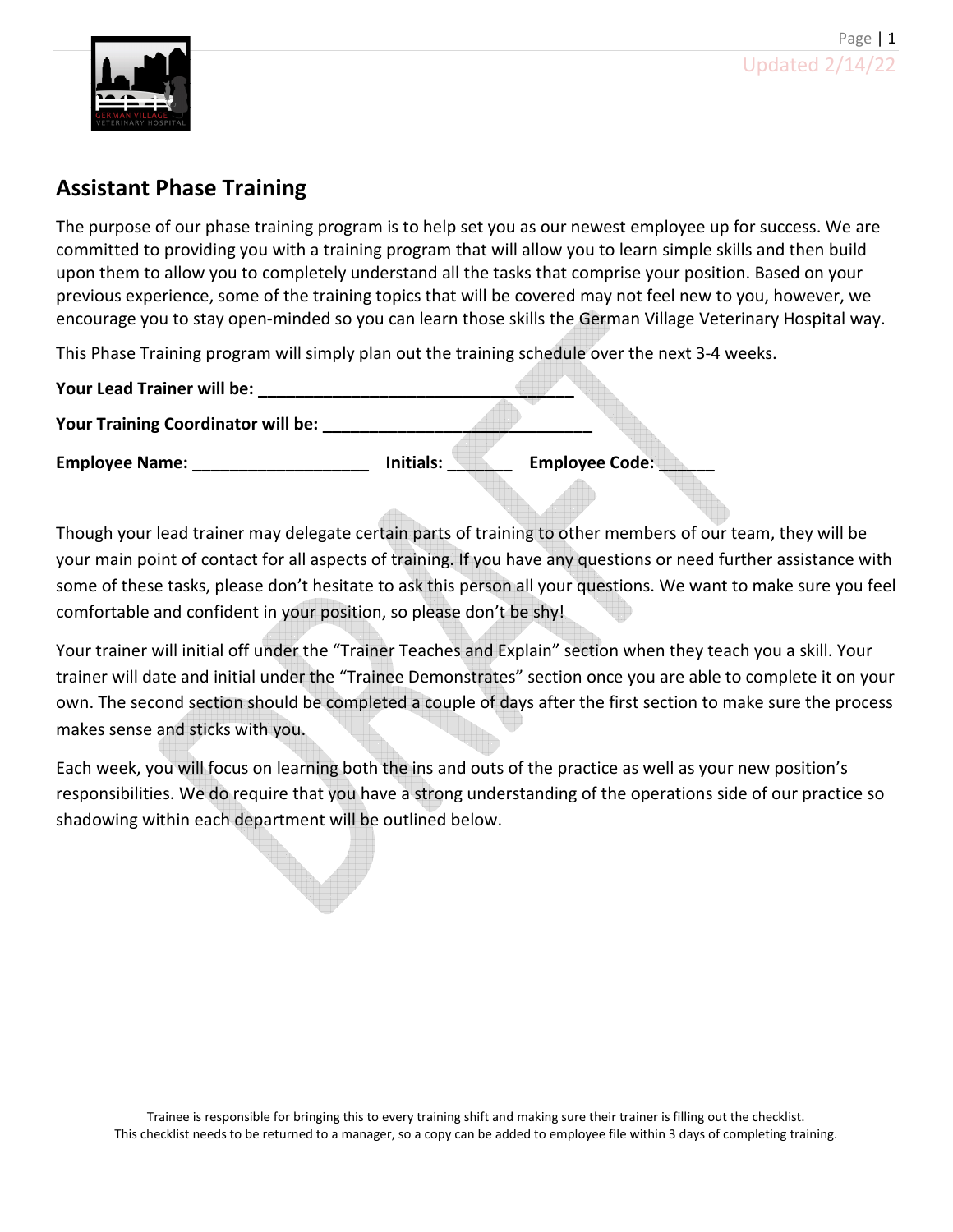

## Day 1 - Onboarding + Shadowing:  $\frac{1}{2}$  / $\frac{1}{2}$

There are some things that we need to make sure are completed before diving into training. These items will be completed with you by our manager.

| Objective                                                     | <b>Description</b>                                                                                                                                                                                                                               | <b>Date Completed</b> | <b>Manager Initials</b> |  |  |
|---------------------------------------------------------------|--------------------------------------------------------------------------------------------------------------------------------------------------------------------------------------------------------------------------------------------------|-----------------------|-------------------------|--|--|
| <b>Parking</b>                                                | Show best places to park, review safety expectations                                                                                                                                                                                             |                       |                         |  |  |
| <b>Meet and</b><br>Greet                                      | Introduce employees to other staff members. Be sure to<br>identify key staff such as department managers.                                                                                                                                        |                       |                         |  |  |
| <b>Hospital Tour</b>                                          | Complete a detailed tour of the hospital pointing out<br>emergency exits, fire extinguishers, eyewash stations,<br>employee restrooms, and breakroom.                                                                                            |                       |                         |  |  |
|                                                               | Identify exam rooms, surgical suite, treatment, kennel,<br>laundry, and other key areas of the hospital.                                                                                                                                         |                       |                         |  |  |
|                                                               | Show office space and/or storage areas and discuss the<br>protection of items.                                                                                                                                                                   |                       |                         |  |  |
| Personal                                                      | Show employees where to store personal items.                                                                                                                                                                                                    |                       |                         |  |  |
| <b>Belongings</b>                                             | Assign employee a cubby                                                                                                                                                                                                                          |                       |                         |  |  |
| <b>Dayforce</b><br><b>Required Forms</b><br><b>Job Review</b> | Have the employee complete the required new hire forms:<br>$W-4$<br>ப<br>$\Box$<br>$1-9$<br>❏<br>Review key policies in the employee handbook<br>Sign confidentiality Form<br>❏<br>Direct deposit form<br>□<br>O<br><b>Complete Availability</b> |                       |                         |  |  |
|                                                               | O<br>Review job description<br><b>Discuss specific expectations</b><br>❏<br>$\Box$<br>Performance Improvement Plans and Corrective<br><b>Actions</b><br>❏<br>Review staff meeting schedules<br>$\Box$<br>Important contact information           |                       |                         |  |  |
| <b>Dress Code</b>                                             | Explain expectations for dress code, appearance, and hygiene                                                                                                                                                                                     |                       |                         |  |  |
| <b>Culture</b>                                                | Review<br><b>Core Values</b><br>$\Box$<br>❏<br>Purpose Statement                                                                                                                                                                                 |                       |                         |  |  |
| <b>Benefits</b>                                               | Benefits start 90 days after first day. Health insurance will<br>start after 60 days.                                                                                                                                                            |                       |                         |  |  |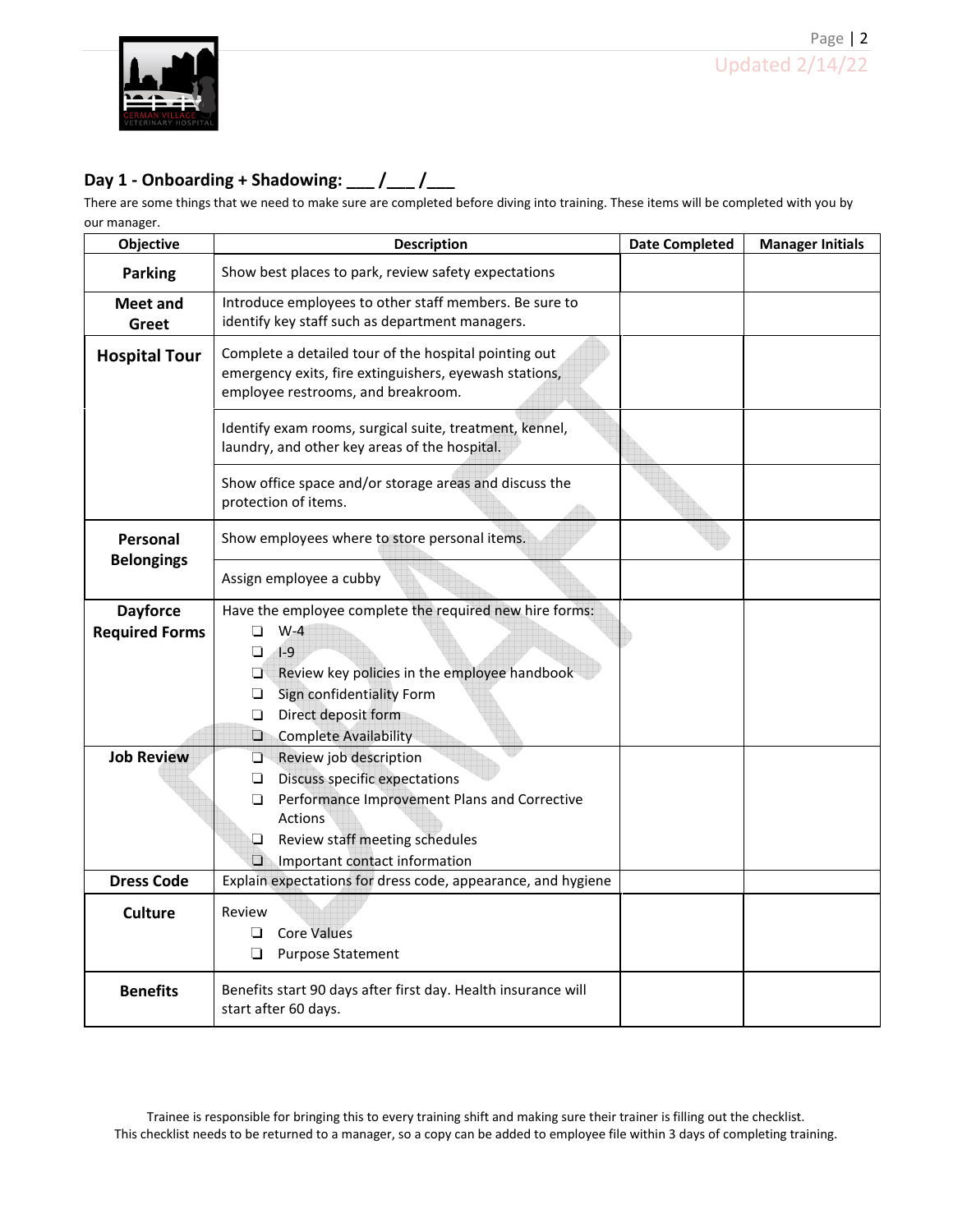

### Stage 1: The Basics

Much of your initial few days will be spent shadowing your lead trainer. Though you may inadvertently complete some tasks outside the scope of this week's training, try to stay focused on the tasks outlined below.

| Objective           | <b>Trainer Teaches and Explains</b> | Description                                                                                         | <b>Trainee Demonstrates</b>              |
|---------------------|-------------------------------------|-----------------------------------------------------------------------------------------------------|------------------------------------------|
|                     | <b>Initial and Date Completed</b>   |                                                                                                     | <b>Initial and Date Completed</b>        |
|                     |                                     |                                                                                                     | (At least 2 days after trainer<br>shows) |
| <b>Hospital</b>     |                                     | Describe a typical day for assistants                                                               |                                          |
| <b>Basics</b>       |                                     | Explain appointment flow for assistants                                                             |                                          |
|                     |                                     | Go general over policies and client paperwork                                                       |                                          |
|                     |                                     | <b>Appointment Cancellation</b><br>$\Box$                                                           |                                          |
|                     |                                     | $\Box$<br>Surgery Cancellation/\$200 Deposit                                                        |                                          |
|                     |                                     | New Client Forms and Previous Records<br>$\Box$                                                     |                                          |
|                     |                                     | <b>Customer Complaints</b><br>$\Box$                                                                |                                          |
|                     |                                     | $\Box$<br><b>Accepted Payments</b>                                                                  |                                          |
|                     |                                     | $\Box$<br>Non Client Nail Trim/Express Anal Glands<br>Explain process when salesperson or reps call |                                          |
|                     |                                     | Tour of the website, discuss Vets' First Choice and                                                 |                                          |
|                     |                                     | PetDesk                                                                                             |                                          |
|                     |                                     | Discuss how to access GVVH Outlook                                                                  |                                          |
| Cornerstone         |                                     | Search for patients/clients                                                                         |                                          |
|                     |                                     | How to locate the client contact information                                                        |                                          |
|                     |                                     | How to check-in/check-out patients                                                                  |                                          |
|                     |                                     | How to create a call back reminder                                                                  |                                          |
|                     |                                     | How to print callbacks                                                                              |                                          |
|                     |                                     | How to process and log callbacks                                                                    |                                          |
|                     |                                     | How to check/update/enter new patient reminders                                                     |                                          |
|                     |                                     | Review doctor schedule and how to properly                                                          |                                          |
|                     |                                     | schedule appointments.                                                                              |                                          |
|                     |                                     | How to view and add attachments to patient records                                                  |                                          |
|                     |                                     | Add phone logs to the medical chart.                                                                |                                          |
|                     |                                     | How to add a new client                                                                             |                                          |
|                     |                                     | How to add a new patient                                                                            |                                          |
|                     |                                     | How to print/email records                                                                          |                                          |
|                     |                                     | How to schedule healthy appointments                                                                |                                          |
|                     |                                     | How to schedule sick/ER appointments                                                                |                                          |
|                     |                                     | How to schedule boarding                                                                            |                                          |
|                     |                                     | Collecting payment (including how to collect                                                        |                                          |
|                     |                                     | multiple payments)                                                                                  |                                          |
|                     |                                     | Review printing and discussing invoice with client                                                  |                                          |
| <b>Phone System</b> |                                     | Review phone system                                                                                 |                                          |
|                     |                                     | Transfer between lines                                                                              |                                          |
|                     |                                     | $\Box$<br>Hold / speaker                                                                            |                                          |
|                     |                                     | $\Box$<br><b>Review extensions</b>                                                                  |                                          |
|                     |                                     | Review appointment arrival process and                                                              |                                          |
|                     |                                     | communication to the treatment area                                                                 |                                          |
|                     |                                     | Text clients with Petdesk                                                                           |                                          |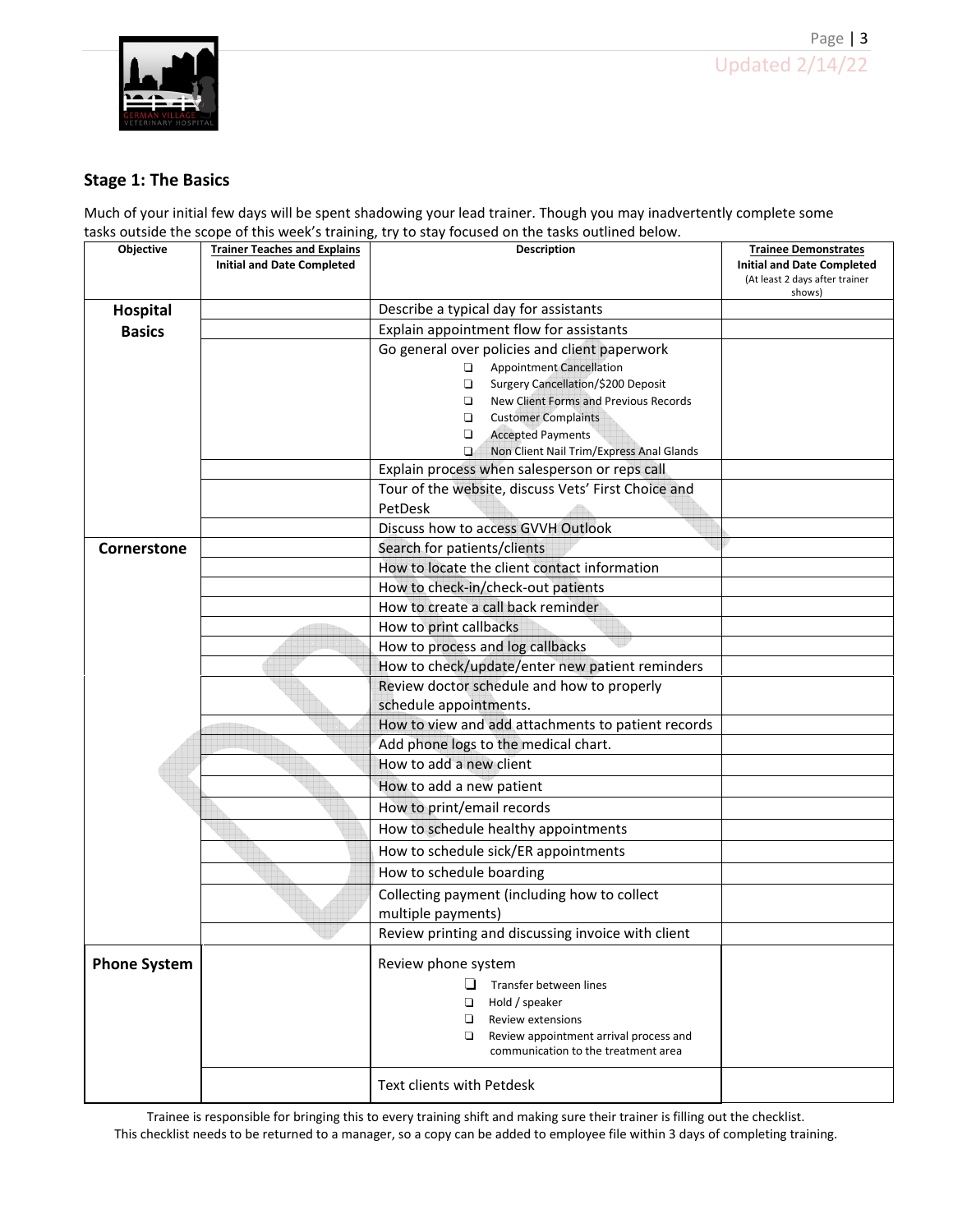

| <b>Terminology</b> | Review list of common terminology and            |  |
|--------------------|--------------------------------------------------|--|
|                    | abbreviations used                               |  |
| <b>Cleanliness</b> | Cleanliness expectations for work area and where |  |
|                    | cleaning supplies are located                    |  |
|                    | Review Closing List and Opening List Duties      |  |
| Laundry            | Demonstrate how to use the washer and dryer      |  |
|                    | Explain which cleaning products to use for which |  |
|                    | items                                            |  |
|                    | Where all laundry items are kept                 |  |
|                    | How to identify patient belongings               |  |
| Human              | Discuss expectations for dealing with pets and   |  |
| <b>Animal Bond</b> | their owners                                     |  |

## Stage 2: Appointment Flow and Patient Care

| Objective          | <b>Trainer Teaches and Explains</b> | <b>Description</b>                               | <b>Trainee Demonstrates</b>           |
|--------------------|-------------------------------------|--------------------------------------------------|---------------------------------------|
|                    | <b>Initial and Date Completed</b>   |                                                  | <b>Initial and Date Completed</b>     |
|                    |                                     |                                                  | (At least 2 days after trainer shows) |
| Animal             |                                     | Discuss vocabulary to use when talking to an     |                                       |
| <b>Restraint</b>   |                                     | owner about restraint                            |                                       |
|                    |                                     | Explain leash procedure while the dog is outside |                                       |
|                    |                                     | Lifting and positioning patients as needed for   |                                       |
|                    |                                     | different procedures                             |                                       |
|                    |                                     | Placing patients in a cage/run                   |                                       |
|                    |                                     | Assisting DVM in the exam room for small dog/cat |                                       |
|                    |                                     | Assisting DVM in the exam room for large dog     |                                       |
|                    |                                     | Blood draws (jugular, cephalic, and saphenous)   |                                       |
|                    |                                     | Catheter placement                               |                                       |
|                    |                                     | Muzzle placement                                 |                                       |
|                    |                                     | <b>Blood pressure</b>                            |                                       |
|                    |                                     | Cystocentesis                                    |                                       |
|                    |                                     | <b>Restraint for Nail Trim</b>                   |                                       |
| <b>Wellness</b>    |                                     | Review standards of care including exam          |                                       |
| <b>Standard</b>    |                                     | frequency recommendations.                       |                                       |
| <b>Practices</b>   |                                     | <b>Discuss Patient Health Questionnaire</b>      |                                       |
|                    |                                     | Review doctor schedule and how to properly       |                                       |
|                    |                                     | schedule appointments.                           |                                       |
| <b>Vaccine</b>     |                                     | Puppies                                          |                                       |
| Protocol &         |                                     | Kittens                                          |                                       |
| Preferred          |                                     | Adult dogs                                       |                                       |
| Administration     |                                     | Adult cats                                       |                                       |
| Location           |                                     | Senior dogs                                      |                                       |
|                    |                                     | Senior cats                                      |                                       |
| <b>Operational</b> |                                     | Healthy appointments - Questions to Ask          |                                       |
| <b>Standard</b>    |                                     | Sick appointments - Questions to Ask             |                                       |
| <b>Practices</b>   |                                     | <b>Emergency appointments</b>                    |                                       |
|                    |                                     | Triage                                           |                                       |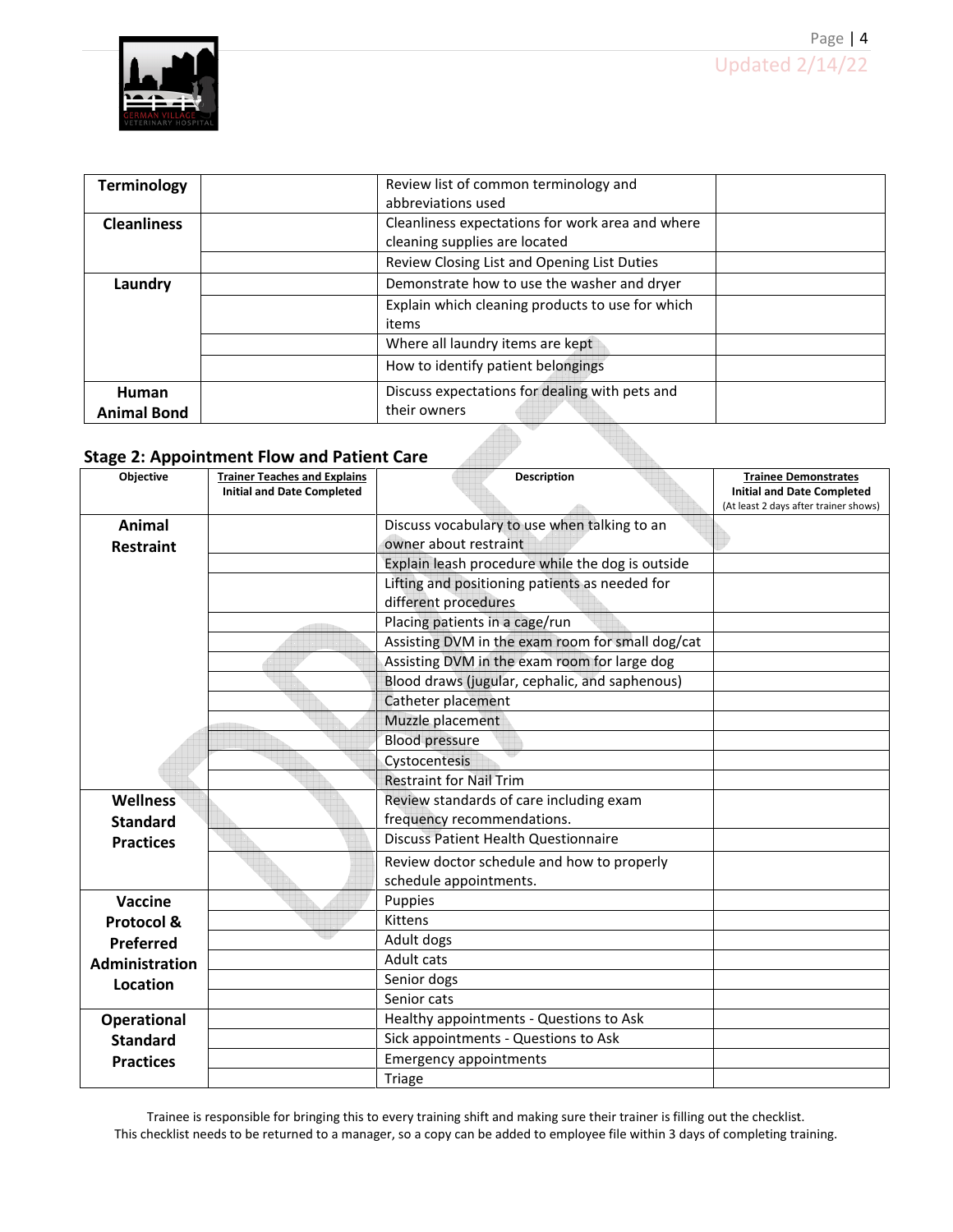

| <b>Preventives</b>     | Review Heartworm/Flea/Tick prevention              |
|------------------------|----------------------------------------------------|
|                        | protocols and preferred products.                  |
| <b>Sharps Disposal</b> | Demonstrate appropriate handling of sharps and     |
|                        | disposal.                                          |
|                        | Show location of all sharps containers (and        |
|                        | storage)                                           |
| Pharmacy               | Review where items are located                     |
|                        | Review controlled substances policies              |
|                        | Review proven process for filling medications      |
|                        | How to put a request for refills for medication    |
|                        | How to refill medications                          |
|                        | Review proven process for alerting Inventory       |
|                        | Manager of low quantities                          |
|                        | Review unpacking boxes and invoice process         |
|                        | Review online pharmacy availability and protocols  |
|                        | Show where all sample collection                   |
|                        | tubes/jars/pipettes/etc. are located               |
| <b>In-House</b>        | Urinalysis                                         |
| <b>Sample Prep</b>     | Fecal analysis/Giardia Test                        |
|                        | Ear swab                                           |
|                        | Blood work (CBC)                                   |
|                        | Blood work (Chem)                                  |
|                        | Blood work (Snap tests - including interpreting    |
|                        | results)                                           |
| <b>Reference Lab</b>   | Urinalysis                                         |
| <b>Sample Prep</b>     | Fecal analysis                                     |
|                        | Blood work (focus on most commonly sent and        |
|                        | where to find information on all lab requirements) |
|                        | Review process for submitting samples to an        |
|                        | outside lab                                        |
|                        | Review lab courier pick up schedule                |
|                        |                                                    |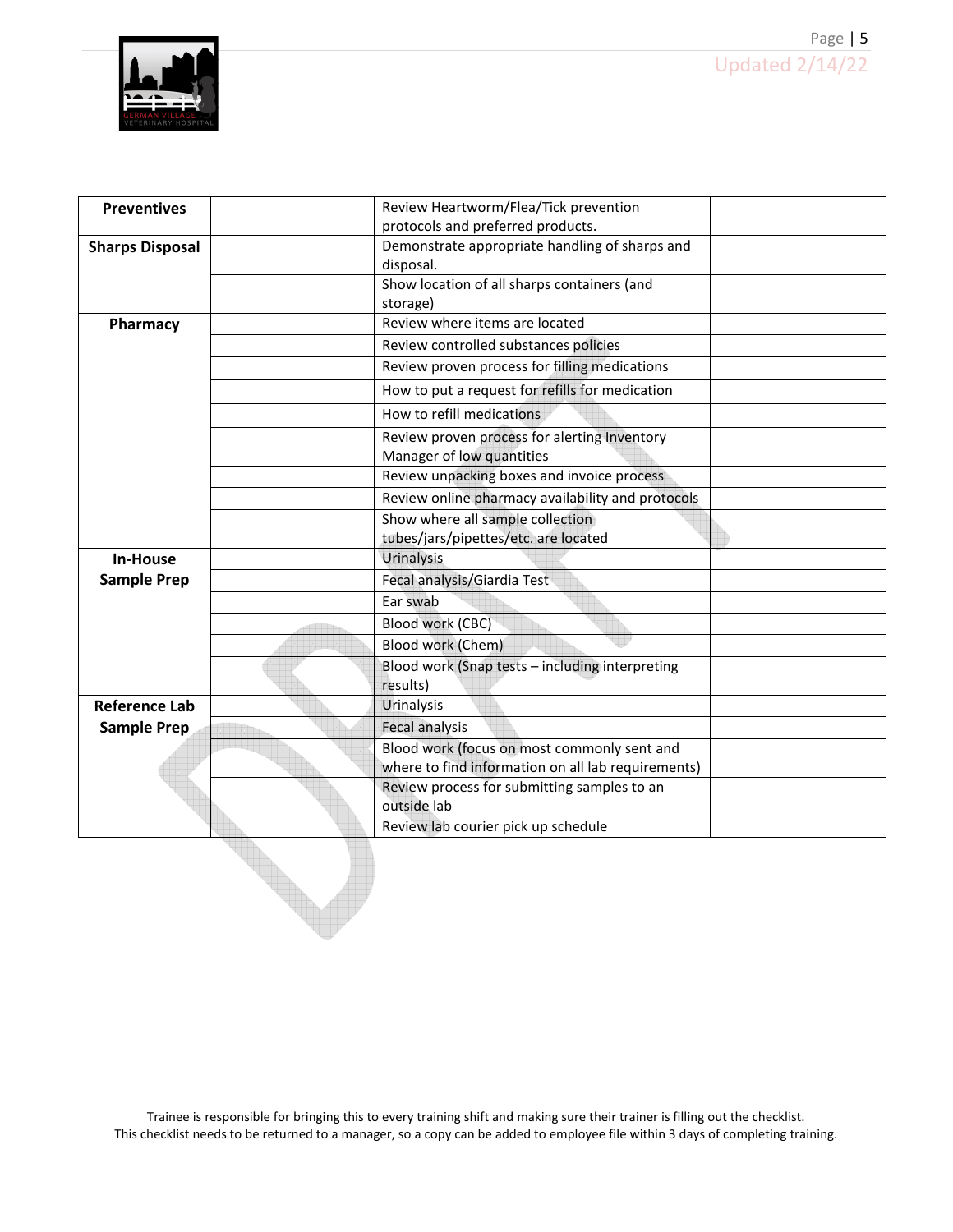

#### Stage 3: Boarding, Hospitalization, and End of Life

| Objective           | <b>Trainer Teaches and Explains</b> | <b>Description</b>                              | <b>Trainee Demonstrates</b>           |
|---------------------|-------------------------------------|-------------------------------------------------|---------------------------------------|
|                     | <b>Initial and Date Completed</b>   |                                                 | <b>Initial and Date Completed</b>     |
|                     |                                     |                                                 | (At least 2 days after trainer shows) |
| <b>Boarding</b>     |                                     | Paperwork required for drop off                 |                                       |
| <b>Patients</b>     |                                     | How to set up a cage                            |                                       |
|                     |                                     | Location of all bedding/bowls                   |                                       |
|                     |                                     | Location of all items to be prepped (name tags, |                                       |
|                     |                                     | cage cards, warning labels)                     |                                       |
|                     |                                     | Cleaning cages                                  |                                       |
|                     |                                     | Feeding/watering                                |                                       |
|                     |                                     | Protocol for alerting DVM of a potentially ill  |                                       |
|                     |                                     | pet in a boarding                               |                                       |
| Personal            |                                     | Where to store all borders personal belongings  |                                       |
| <b>Belongings</b>   |                                     | How to label all personal belongings            |                                       |
|                     |                                     | How to properly store all food                  |                                       |
| <b>Observations</b> |                                     | Review expectations for boarding pet            |                                       |
| & Treatment         |                                     | observations                                    |                                       |
| <b>Sheets</b>       |                                     | Demonstrate where to record observations        |                                       |
|                     |                                     | Review when and how to alert a medical team     |                                       |
|                     |                                     | member when their assistance is required        |                                       |
| <b>Charges</b>      |                                     | Review all charges associated with boarding     |                                       |
|                     |                                     | Review protocol on when to enter charges for    |                                       |
|                     |                                     | boarding services                               |                                       |
| <b>Discharge</b>    |                                     | Review the standard for how pets are to be      |                                       |
|                     |                                     | presented to owners when they are picked up     |                                       |
|                     |                                     | from boarding                                   |                                       |
| Hospitalized        |                                     | How to go over a treatment plan                 |                                       |
| <b>Pets</b>         |                                     | Take a deposit for hospitalization              |                                       |
|                     |                                     | Print consent form for treatment                |                                       |
|                     |                                     | <b>Discuss treatment sheets</b>                 |                                       |
| <b>End life</b>     |                                     | Discuss procedures for euthanasia.              |                                       |
| <b>Cremation</b>    |                                     | Ensure awareness of preferred cremation         |                                       |
| <b>Service</b>      |                                     | service, how and when to contact                |                                       |

I, \_\_\_\_\_\_\_\_\_\_\_\_\_\_\_\_\_\_\_ feel I was given complete and clear training. My entire checklist has been completed up to this page and I am confident that I can complete these tasks by myself going forward. I will not sign this if I feel I need more training. Instead, I will setup a meeting with my manager to discuss further training. I understand that I am expected to ask questions when I am unsure about something and always accept feedback on how I can improve my skills.

\_\_\_\_\_\_\_\_\_\_\_\_\_\_\_\_\_\_\_\_\_\_ \_\_\_\_\_\_\_\_\_\_\_\_\_\_\_\_\_\_\_\_ \_\_\_\_\_\_\_\_\_\_\_\_\_\_

Trainee Sign Here Trainer Sign Here Date